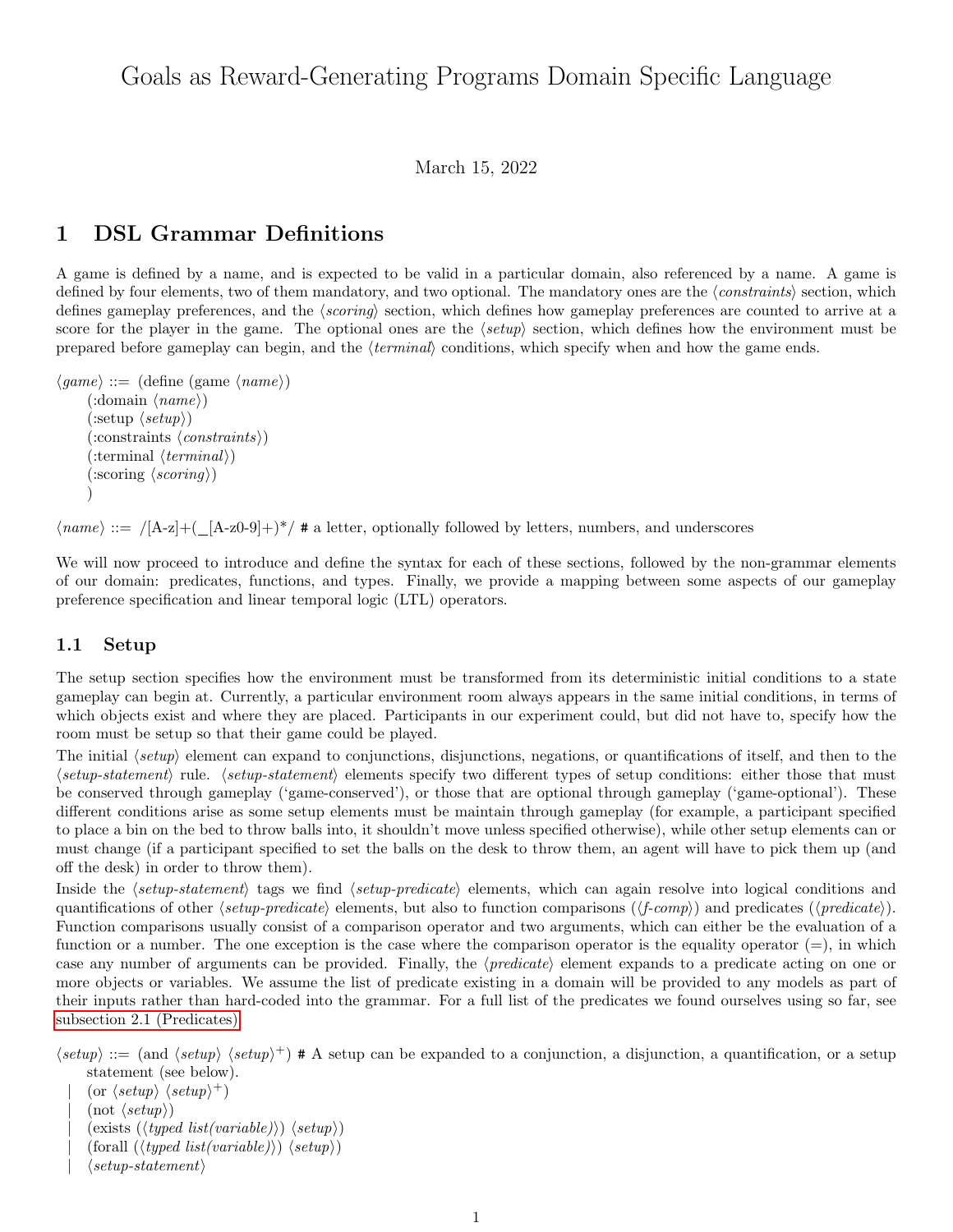$\langle setup\text{-}statement \rangle ::= \# A$  setup statement specifies that a predicate is either optional during gameplay or must be preserved during gameplay.

- $(game-conserved \langle super-predicte \rangle)$
- $(game-optional \langle super-predicte \rangle)$

 $\langle super-predicte \rangle ::= \# A$  super-predicate is a conjunction, disjunction, negation, or quantification over another superpredicate. It can also be directly a function comparison or a predicate.

 $\int$  (and  $\langle super-predictet \rangle^+$ )  $|$  (or  $\langle super-predictet \rangle^+$ )  $($ not  $\langle super-predicte \rangle$  $\langle (e x is t \langle (t y \rho e d \text{ } list (variable))) \langle super-predicate \rangle \rangle$  ${\langle (t yped list(variable) \rangle) \langle super-predictate \rangle}$  $\langle f\text{-}comp \rangle$  $\langle predicate \rangle$ 

 $\langle f\text{-}comp\rangle ::= \# A$  function comparison: either comparing two function evaluations, or checking that two ore more functions evaluate to the same result.

- $(\langle comp-op \rangle \langle function-eval-or-number \rangle \langle function-eval-or-number \rangle)$
- $| = \langle function-eval-or-number \rangle^+$

 $\langle comp\text{-}op \rangle ::= \langle | \langle = | = | \rangle | \rangle = \#$  Any of the comparison operators.

 $\langle function-eval-or-number \rangle ::= \langle function-eval \rangle | \langle number \rangle$ 

 $\langle function-eval \rangle ::= (\langle name \rangle \langle function-term \rangle^+)$  # An evaluation of a function on any number of arguments.

 $\langle function-term \rangle ::= \langle name \rangle | \langle variable \rangle | \langle number \rangle | \langle predicate \rangle$ 

 $\langle variable\text{-}list\rangle ::= (\langle variable\text{-}type\text{-}def\rangle^+) \neq \text{One or more variables definitions, enclosed by parentheses.}$ 

 $\langle variable\text{-}type\text{-}def \rangle ::= \langle variable\rangle^+ - \langle type\text{-}def \rangle$  # Each variable is defined by a variable (see next) and a type (see after).

 $\langle variable \rangle ::= \sqrt{\frac{2}{a-z}}$ [a-z0-9]\*/ # a question mark followed by a letter, optionally followed by additional letters or numbers.

 $\langle type\text{-}def \rangle ::= \langle name \rangle | \langle either\text{-}types \rangle \# A$  veriable type can either be a single name, or a list of type names, as specified by the next rule:

 $\langle either\text{-}types \rangle ::= (\text{either } \langle name \rangle^+)$ 

 $\langle predicate \rangle ::= (\langle name \rangle \langle predicate-term \rangle^*)$ 

 $\langle predicate-term \rangle ::= \langle name \rangle | \langle variable \rangle$ 

#### <span id="page-1-0"></span>1.2 Gameplay Preferences

The gameplay preferences specify the core of a game's semantics, capturing how a game should be played by specifying temporal constraints over predicates. The name for the overall element, *(constraints)*, is inherited from the PDDL element with the same name.

The  $\langle constraints \rangle$  elements expands into one or more preference definitions, which are defined using the  $\langle pref-def \rangle$  element. A  $\langle pref-def\rangle$  either expands to a single preference  $(\langle preference\rangle)$ , or to a  $\langle pref-forall\rangle$  element, which specifies variants of the same preference for different objects, which can be treated differently in the scoring section. A  $\langle preference \rangle$  is defined by a name and a  $\langle preference\text{-}quantifier\rangle$ , which expands to an optional quantification (exists, forall, or neither), inside of which we find the  $\langle$ *preference-body* $\rangle$ .

A *(preference-body)* expands into one of two options: The first is a set of conditions that should be true at the end of gameplay, using the  $\langle at\text{-}end\rangle$  operator. Inside an  $\langle at\text{-}end\rangle$  we find a  $\langle pref\text{-}predict\rangle$ , which like the  $\langle setup\text{-}predict\rangle$  term, can expand to logical operations over predicates, quantifications over predicates, a function comparison, or a predicate.

The second option is specified using the  $\langle then \rangle$  syntax, which defines a series of temporal conditions that should hold over a sequence of states. Under a  $\langle then \rangle$  operator, we find two or more sequence functions  $(\langle seq\text{-}func \rangle)$ , which define the specific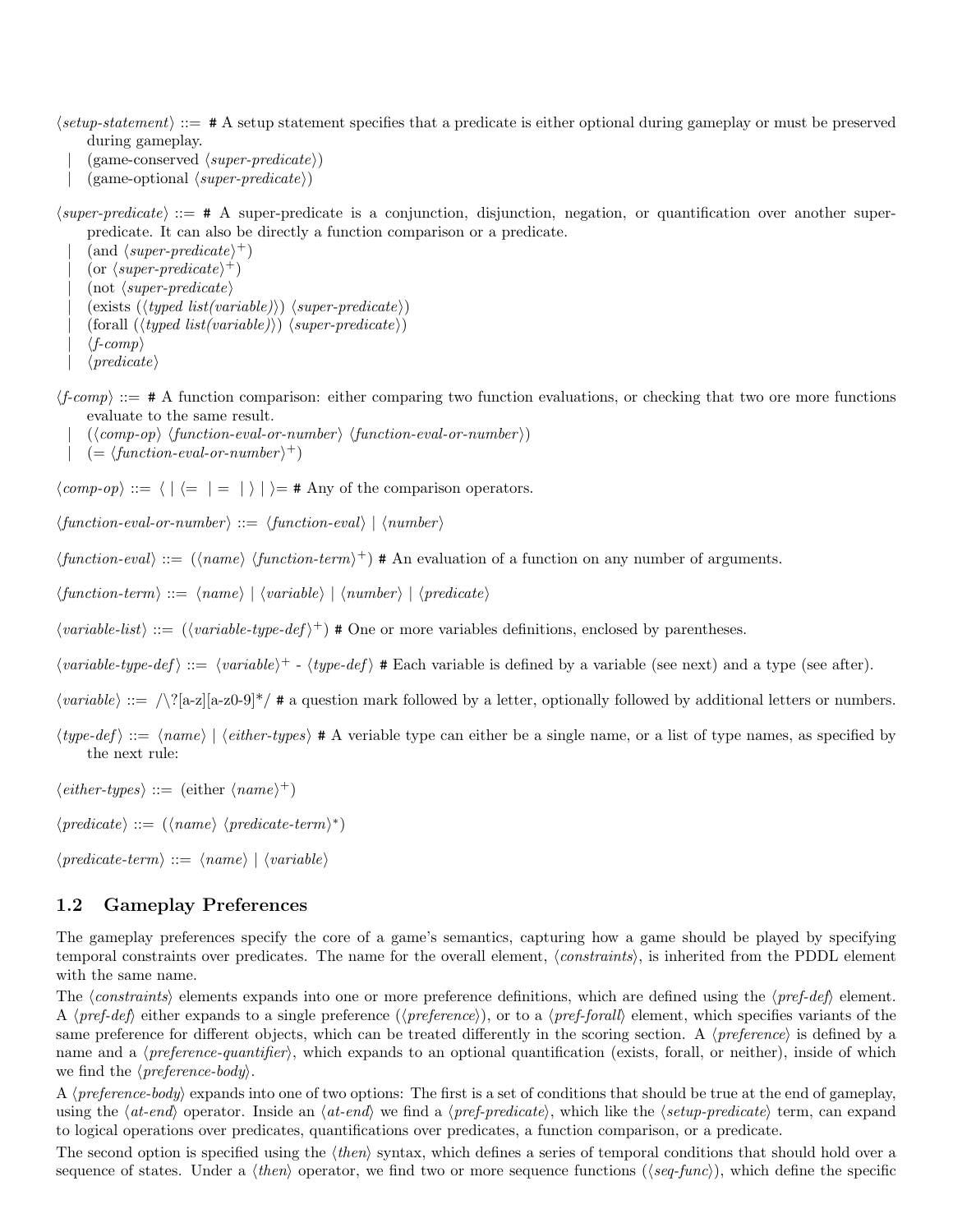conditions that must hold and how many states we expect them to hold for. We assume that there are no unaccounted states between the states accounted for by the different operators – in other words, the  $\langle then \rangle$  operators expects to find a sequence of contiguous states that satisfy the different sequence functions. The operators under a  $\langle then \rangle$  operator map onto linear temporal logic (LTL) operators, see ?? (??) for the mapping and examples.

The  $\langle once \rangle$  operator specifies a predicate that must hold for a single world state. If a  $\langle once \rangle$  operators appears as the first operator of a  $\langle then \rangle$  definition, and a sequence of states  $S_a, S_{a+1}, \cdots, S_b$  satisfy the  $\langle then \rangle$  operator, it could be the case that the predicate is satisfied before this sequence of states (e.g. by  $S_{a-1}, S_{a-2}$ , and so forth). However, only the final such state,  $S_a$ , is required for the preference to be satisfied. The same could be true at the end of the sequence: if a  $\langle then \rangle$  operator ends with a  $\langle once \rangle$  term, there could be other states after the final state  $(S_{b+1}, S_{b+2}, \text{etc.})$  that satisfy the predicate in the  $\langle once \rangle$  operator, but only one is required. The  $\langle once-measure \rangle$  operator is a slight variation of the  $\langle once \rangle$  operator, which in addition to a predicate, takes in a function evaluation, and measures the value of the function evaluated at the state that satisfies the preference. This function value can then be used in the scoring definition, see [subsection 1.4 \(Scoring\).](#page-3-0)

A second type of operator that exists is the  $\langle hold \rangle$  operator. It specifies that a predicate must hold true in every state between the one in which the previous operator is satisfied, and until one in which the next operator is satisfied. If a  $\langle hold \rangle$  operator appears at the beginning or an end of a  $\langle then \rangle$  sequence, it can be satisfied by a single state, Otherwise, it must be satisfied until the next operator is satisfied. For example, in the minimal definition below:

```
( then
     ( once ( pred_a ) )
     (hold (pred_b))
     ( once ( pred_c ) )
)
```
To find a sequence of states  $S_a, S_{a+1}, \cdots, S_b$  that satisfy this (then) operator, the following conditions must hold true: (1) pred a is true at state  $S_a$ , (2) pred b is true in all states  $S_{a+1}, S_{a+2}, \cdots, S_{b-2}, S_{b-1}$ , and (3) pred c is true in state  $S_b$ . There is no minimal number of states that the hold predicate must hold for.

The last operator is  $\langle hold\cdot while \rangle$ , which offers a variation of the  $\langle hold\rangle$  operator. A  $\langle hold\cdot while \rangle$  receives at least two predicates. The first acts the same as predicate in a  $\langle hold \rangle$  operator. The second (and third, and any subsequent ones), must hold true for at least state while the first predicate holds, and must occur in the order specified. In the example above, if we substitute (hold (pred\_b)) for (hold-while (pred\_b) (pred\_d) (pred\_e)), we now expect that in addition to ped b being true in all states  $S_{a+1}, S_{a+2}, \cdots, S_{b-2}, S_{b-1}$ , that there is some state  $S_d, d \in [a+1,b-1]$  where pred\_d holds, and another state,  $S_e, e \in [d+1, b-1]$  where pred e holds.

 $\langle constants \rangle ::= \langle pref\text{-}def \rangle | \text{ (and } \langle pref\text{-}def \rangle^+)$  # One or more preferences.

- $\langle pref-def \rangle ::= \langle pref-forall \rangle | \langle preference \rangle \# A$  preference definitions expands to either a forall quantification (see below) or to a preference.
- $\langle pref\text{-}for all\rangle ::= (\text{for all } \langle variable\text{-}list\rangle \langle preference\rangle)$  # this syntax is used to specify variants of the same preference for different objects, which differ in their scoring. These are specified using the  $\langle pref_name-and-types \rangle$  syntax element's optional types, see scoring below.
- $\langle preference \rangle ::=$  (preference  $\langle name \rangle$   $\langle preference\text{-}quantifier \rangle$ ) # A preference is defined by a name and a quantifer that includes the preference body.
- $\langle preference\text{-}quantifier \rangle ::= # A preference can quantify existentially or universally over one or more variables, or none.$ 
	- $\langle \text{exists } (\langle \text{variable-list} \rangle) \langle \text{preference-body} \rangle$
	- $(forall \ (\langle variable-list \rangle) \ \langle preference-body \rangle)$
	- $\langle$ *preference-body* $\rangle$ )

 $\langle preference\text{-}body \rangle ::= \langle then \rangle | \langle at\text{-}end \rangle$ 

 $\langle$  at-end i:= (at-end  $\langle super-predicte \rangle$ ) # Specifies a prediicate that should hold in the terminal state.

 $\langle then \rangle ::= (\text{then } \langle seq\text{-}func \rangle \langle seq\text{-}func \rangle^+)$  # Specifies a series of conditions that should hold over a sequence of states – see below for the specific operators ( $\langle \text{seq-func} \rangle$ s), and Section 2 for translation of these definitions to linear temporal logicl (LTL).

 $\langle seq\text{-}func \rangle ::= \langle once \rangle | \langle once\text{-}measure \rangle | \langle hold \rangle | \langle hold\text{-}while \rangle \# Four of these temporal sequence functions currently exist:$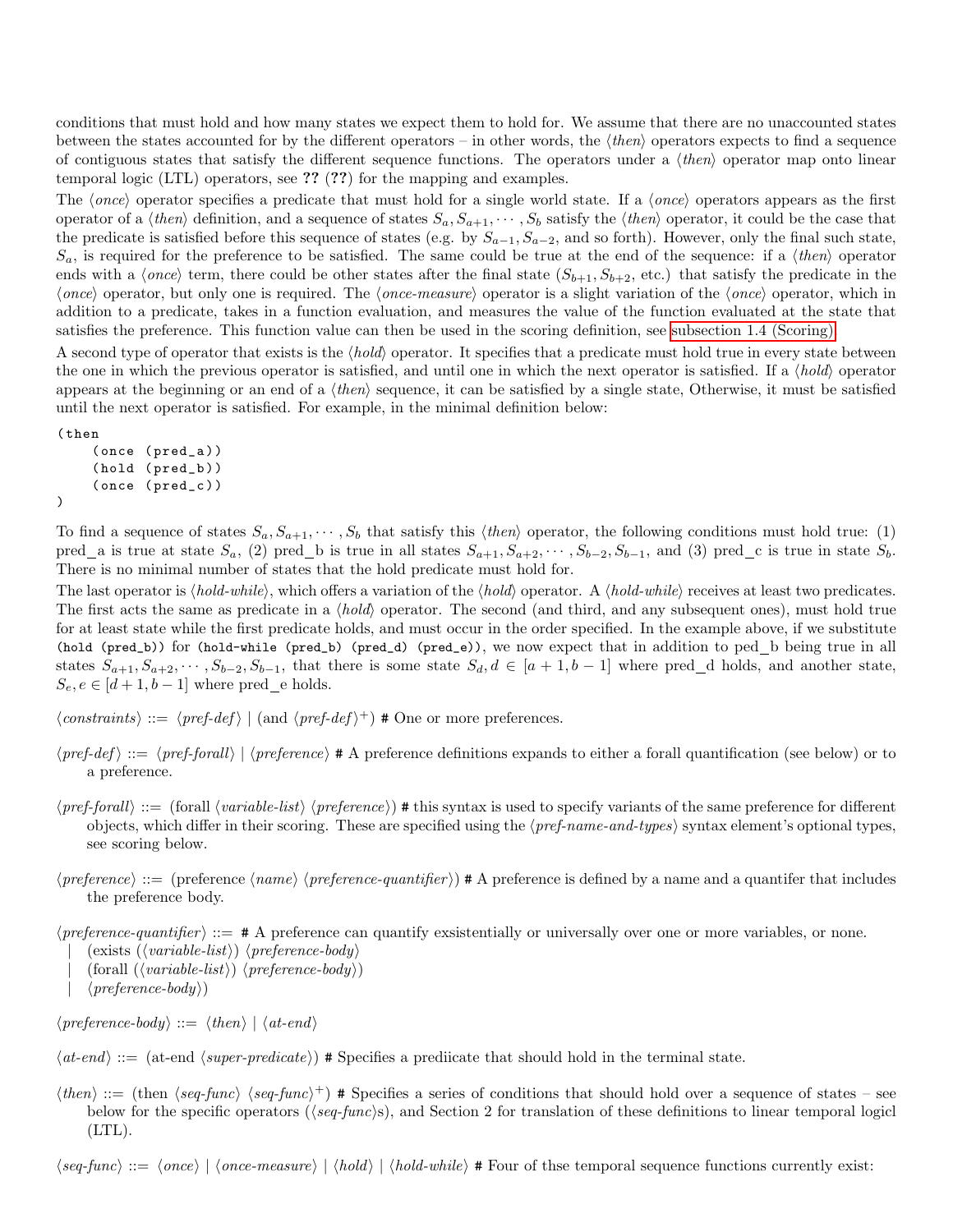$\langle once\rangle ::=$  (once  $\langle super-predicte\rangle$ ) # The predicate specified must hold for a single world state.

- $\langle once-measure\rangle ::= (once \langle super-predictate\rangle \langle function-eval\rangle)$  # The predicate specified must hold for a single world state, and record the value of the function evaluation, to be used in scoring.
- $\langle hold \rangle ::= (\text{hold } \langle super-predictate \rangle)$  # The predicate specified must hold for every state between the previous temporal operator and the next one.
- $\langle hold\text{-}while \rangle ::= (\text{hold-}while \langle super-predicte \rangle \langle super-predicte \rangle^+)$  # The first predicate specified must hold for every state between the previous temporal operator and the next one. While it does, at least one state must satisfy each of the predicates specified in the second argument onward

For the full specification of the  $\langle super-predicte \rangle$  element, see [subsection 1.1 \(Setup\)](#page-0-0) above.

### 1.3 Terminal Conditions

Specifying explicit terminal conditions is optional, and while some of our participants chose to do so, many did not. Conditions explicitly specified in this section terminate the game. If none are specified, a game is assumed to terminate whenever the player chooses to end the game.

The terminal conditions expand from the *(terminal)* element, which can expand to logical conditions on nested  $\langle terminal \rangle$  elements, or to a terminal comparison. The terminal comparison ( $\langle terminal\text{-}comp \rangle$ ) compares two scoring expressions ( $\langle scoring\text{-}remin]$  $\exp(r)$ ; see [subsection 1.4 \(Scoring\)\)](#page-3-0), where in most cases, the scoring expressions are either a preference counting operation or a number literal.

 $\langle terminal \rangle ::= \text{# The terminal condition is specified by a conjunction, disjunction, negation, or comparison (see below).}$ 

 $\int$  (and  $\langle terminal \rangle^+$ ) (or  $\langle terminal \rangle +$ )  $($ not  $\langle terminal \rangle)$  $\langle terminal-comp\rangle$ 

 $\langle terminal\text{-}comp \rangle ::= (\langle comp\text{-}op \rangle \langle scoring\text{-}expr \rangle \langle scoring\text{-}expr \rangle)$  # A comparison operator is used to compare two scoring expressions (see next section).

 $\langle comp\text{-}op \rangle ::= \langle | \langle = | = | \rangle | \rangle =$ 

For the full specification of the  $\langle s\text{corinq-expr} \rangle$  element, see [subsection 1.4 \(Scoring\)](#page-3-0) below.

#### <span id="page-3-0"></span>1.4 Scoring

Scoring rules specify how to count preferences (count once, once for each unique objects that fulfill the preference, each time a preference is satisfied, etc.), and the arithmetic to combine preference counts to a final score in the game.

The  $\langle scoring\rangle$  tag is defined by the maximization or minimization of a particular scoring expression, defined by the  $\langle scoring \exp r$  rule. A  $\langle s \text{corinq-expr} \rangle$  can be defined by arithmetic operations on other scoring expressions, references to the total time or total score (for instance, to provide a bonus if a certain score is reached), comparisons between scoring expressions  $(\langle scoring\text{-}comp\rangle)$ , or by preference evaluation rules. Various preference evaluation modes can expand the  $\langle preference\text{-}eval\rangle$ rule, see the full list and descriptions below.

```
\langle scoring \rangle ::= \langle \text{maximize} \langle scoring\text{-}expr \rangle
```
- | (minimize  $\langle scoring\text{-}expr \rangle$ ) # The scoring conditions maximize or minimize a scoring expression.
- $\langle \mathit{scoring-expr} \rangle ::=$  # A scoring expression can be an arithmetic operation over other scoring expressions, a reference to the total time or score, a comparison, or a preference scoring evaluation.
	- $|\ (\langle multi-op \rangle \langle scoring-expr \rangle^+)$  # Either addition or multiplication.
	- $(\langle binary-op \rangle \langle scoring-expr \rangle \langle scoring-expr \rangle)$  # Either division or subtraction.
	- $(- \langle scoring\text{-}expr \rangle)$
	- | (total-time)
	- | (total-score)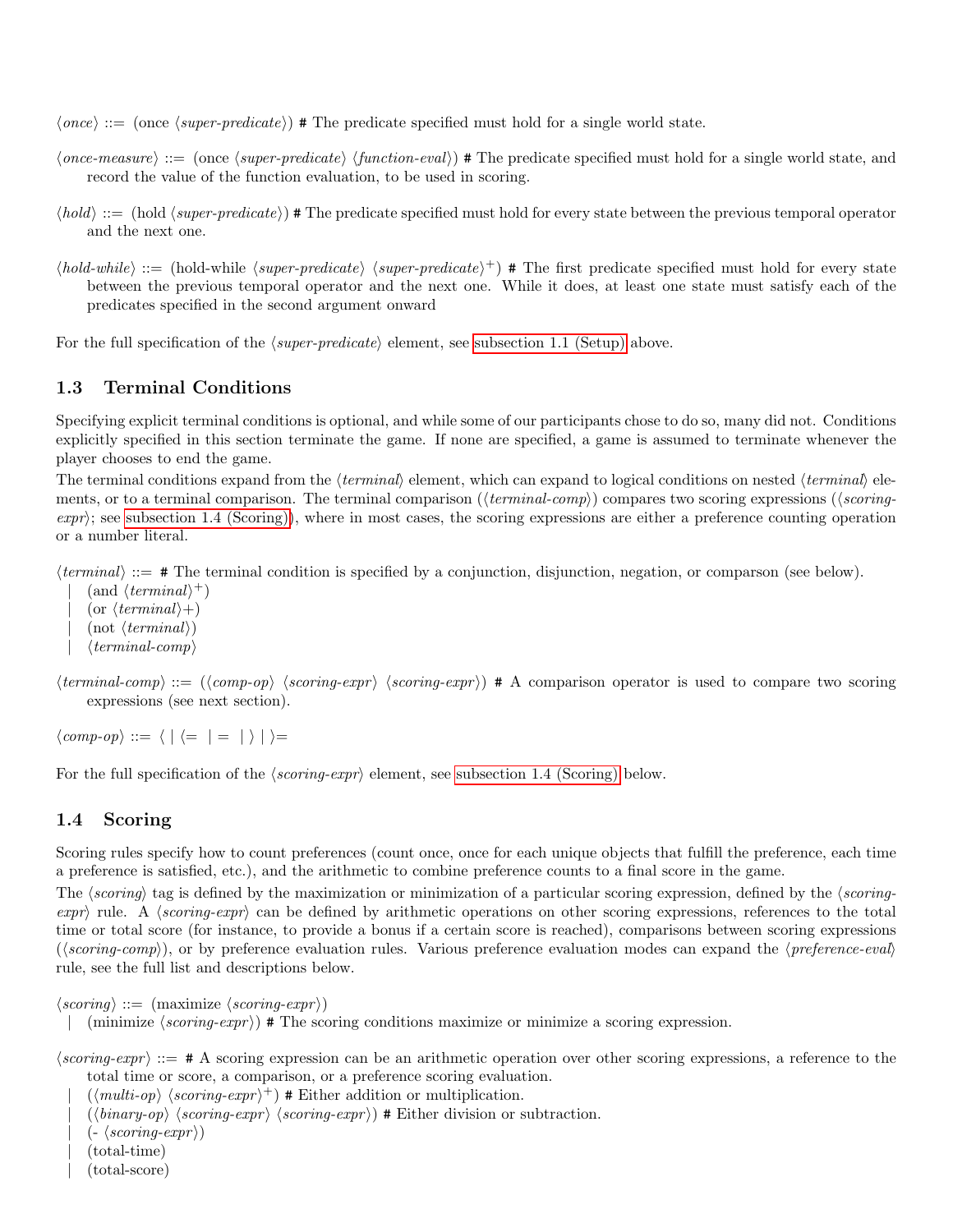$\langle \mathit{scoring-comp} \rangle$  $\langle$ *preference-eval* $\rangle$ 

- $\langle \mathit{scoring-comp} \rangle ::= \# A$  scoring comparison: either comparing two expressions, or checking that two ore more expressions are equal.
	- $(\langle comp\text{-}op \rangle \langle scoring\text{-}expr \rangle \langle scoring\text{-}expr \rangle)$
	- $| = (scoring\text{-}expr)^{+})$
- $\langle$ *preference-eval* $\rangle$  ::=  $\#$  A preference evaluation applies one of the scoring operators (see below) to a particular preference referenced by name (with optional types).
	- $\langle count\text{-}nonoverlapping\rangle$  $\langle count\text{-}once\rangle$  $\langle count\text{-}once\text{-}per\text{-}objects \rangle$  $\langle count\{-norm}$  $\langle count\_{unique\text{-}positions}\rangle$  $\langle count\text{-}same\text{-}positions \rangle$  $\langle count\text{-}maximal\text{-}nonoverlapping\rangle$  $\langle count\text{-}maximal\text{-}overlapping\rangle$  $\langle count\text{-}maximal\text{-}once\text{-}per\text{-}objects \rangle$
	- $\langle$  count-maximal-once)
	- $\langle count\text{-}once\text{-}per\text{-}external\text{-}objects \rangle$
- $\langle count\text{-}nonoverlapping\rangle ::= (\text{count-nonoverlapping}\langle\text{pref}\text{-}name\text{-}and\text{-}types\rangle)$  # Count how many times the preference is satisfied by non-overlapping sequences of states.
- $\langle count\text{-}once\rangle ::= (\text{count-one } \langle pref\text{-}name\text{-}and\text{-}types\rangle)$  # Count whether or not this preference was satisfied at all.
- $\langle count\text{-}once\text{-}per\text{-}objects\rangle ::= (\text{count\--}once\text{-}per\-->objects \langle pref\text{-}name\text{-}and\text{-}types\rangle)$  # Count once for each unique combination of objects quantified in the preference that satisfy it.
- $\langle count-nonoverlapping-measure\rangle ::= (count-nonoverlapping-measure \langle prefer-name-and-types\rangle)$  # Can only be used in preferences including a  $\langle once-measure\rangle$  modal, maps each preference satistifaction to the value of the function evaluation in the  $\langle once-measure\rangle$ .
- $\langle count\text{-}unique\text{-}positions\rangle ::= (\text{count-unique-positions }\langle pref\text{-}name\text{-}and\text{-}types\rangle)$  # Count how many times the preference was satisfied with quantified objects that remain stationary within each preference satisfcation, and have different positions between different satisfactions.
- $\langle count\text{-}same\text{-}positions \rangle ::= (\text{count-sample} \cdot \text{same} \cdot positions \langle pref\text{-}name\text{-}and\text{-}types \rangle)$  # Count how many times the preference was satisfied with quantified objects that remain stationary within each preference satisfcation, and have (approximately) the same position between different satisfactions.
- $\langle note\rangle$ : # All of the count-maximal-... operators refer to counting only for preferences inside a (forall ...), and count only for the object quantified externally that has the most preference satisfactions to it. If there exist multiple preferences in a single (forall ...) block, score for the single object that satisfies the most over all such preferences.
- $\langle count\text{-}maximal\text{-}nonoverlapping\rangle ::= (\text{count-maximal-nonoverlapping}\langle prefer\text{-}name\text{-}and\text{-}types\rangle)$  # For the single externally quantified object with the most satisfcations, count non-overlapping satisfactions of this preference.
- $\langle count\text{-}maximal\text{-}overlapping \rangle ::= (\text{count-maximal-overlapping } \langle pref\text{-}name\text{-}and\text{-}types)$  # For the single externally quantified object with the most satisfcations, count how many satisfactions of this preference with different objects overlap in their states.
- $\langle count\text{-}maximal\text{-}once\text{-}per\text{-}objects \rangle ::= (\text{count-}maximal\text{-}once\text{-}per\text{-}objects \langle prefer\text{-}name\text{-}and\text{-}types \rangle)$  # For the single externally quantified object with the most satisfcations, count this preference for each set of quantified objects that satisfies it.
- $\langle count\text{-}maximal\text{-}one\rangle ::= (\text{count-maximal\text{-}once} \langle \text{pref\text{-}}name\text{-}and\text{-}types)$  # For the externally quantified object with the most satisfcations (across all preferences in the same (forall ...) block), count this preference at most once.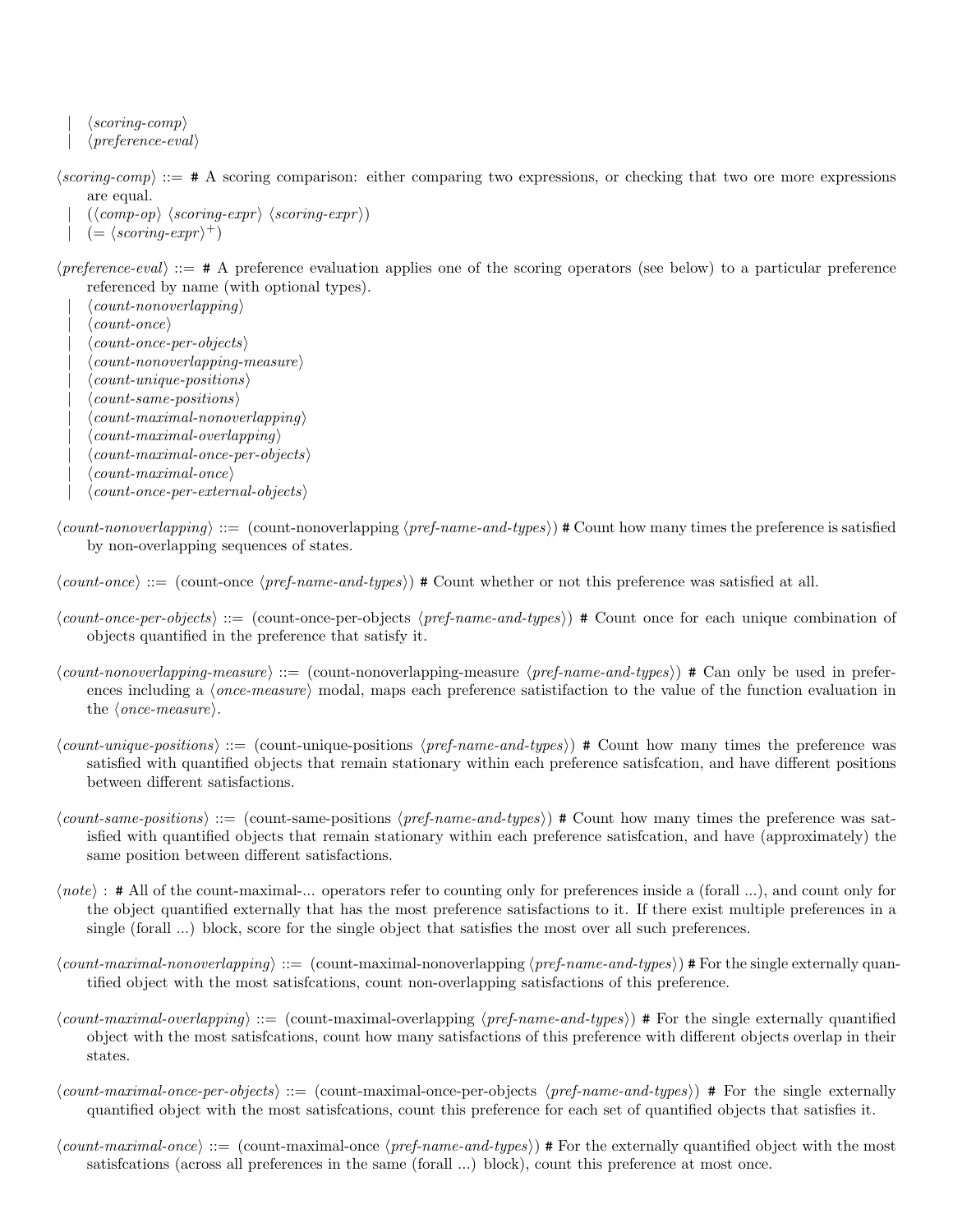- $\langle count\text{-}once\text{-}per\text{-}external\text{-}objects \rangle ::= (\text{count-one-per-external-objects} \langle prefer\text{-}name\text{-}and\text{-}types) \rangle$  # Similarly to count-once-perobjects, but counting only for each unique object or combination of objects quantified in the (forall ...) block including this preference.
- $\langle pref\text{-}name\text{-}and\text{-}types\rangle ::= \langle name \rangle \langle pref\text{-}object\text{-}type\rangle^*$  # The optional  $\langle pref\text{-}object\text{-}type\rangle$ s are used to specify a particular instance of the preference for a given object, see the  $\langle pref$ -forall<sub>i</sub> syntax above.
- $\langle prefer\text{-}object\text{-}type\rangle ::= : \langle name\rangle$  # The optional type name specification for the above syntax. For example, pref-name:dodgeball would refer to the preference where the first quantified object is a dodgeball.

# 2 Non-Grammar Definitions

### <span id="page-5-0"></span>2.1 Predicates

The predicates are not defined as part of the grammar, but rather, we envision them is being specific to a domain and being specified to any model as part of the model inputs. Predicates can act on any number of arguments, and return a Boolean value.

The following enumerates all predicates currently found in our game dataset:

```
(= <arg1> <arg2>) [7 references] ; Are these two objects the same object?
(above <arg1> <arg2>) [5 references] ; Is the first object above the second object?
(adjacent <arg1> <arg2>) [76 references] ; Are the two objects adjacent? [will probably be
   implemented as distance below some threshold]
(adjacent_side <3 or 4 arguments>) [14 references] ; Are the two objects adjacent on the sides
   specified? Specifying a side for the second object is optional, allowing to specify <obj1> <
   side1> <obj2> or <obj1> <side1> <obj2> <side2>
(agent_crouches ) [2 references] ; Is the agent crouching?
(agent_holds <arg1>) [327 references] ; Is the agent holding the object?
(between <arg1> <arg2> <arg3>) [7 references] ; Is the second object between the first object
   and the third object?
(broken <arg1>) [2 references] ; Is the object broken?
(equal_x_position <arg1> <arg2>) [2 references] ; Are these two objects (approximately) in the
   same x position? (in our environment, x, z are spatial coordinates, y is the height)
( equal_z_position <arg1> <arg2>) [5 references] ; Are these two objects ( approximately ) in the
   same z position? (in our environment, x, z are spatial coordinates, y is the height)
(faces <arg1> <arg2>) [6 references] ; Is the front of the first object facing the front of the
    second object ?
(game_over ) [4 references] ; Is this the last state of gameplay?
(game_start ) [3 references] ; Is this the first state of gameplay?
(in <2 or 3 arguments>) [121 references] ; Is the second argument inside the first argument? [a
    containment check of some sort, for balls in bins, for example]
(in_motion <arg1>) [311 references] ; Is the object in motion?
(is_setup_object <arg1>) [10 references] ; Is this the object of the same type referenced in
   the setup ?
(object_orientation <arg1> <arg2>) [15 references] ; Is the first argument, an object, in the
   orientation specified by the second argument? Used to check if an object is upright or
   upside down
(on <arg1> <arg2>) [165 references] ; Is the second object on the first one?
(open <arg1>) [3 references] ; Is the object open? Only valid for objects that can be opened,
   such as drawers .
(opposite <arg1> <arg2>) [4 references] ; So far used only with walls, or sides of the room, to
    specify two walls opposite each other in conjunction with other predicates involving these
   walls
(rug_color_under <arg1> <arg2>) [11 references] ; Is the color of the rug under the object (
   first argument) the color specified by the second argument?
(same_type <arg1> <arg2>) [3 references] ; Are these two objects of the same type?
( toggled_on < arg1 >) [4 references ] ; Is this object toggled on?
(touch <arg1> <arg2>) [49 references] ; Are these two objects touching?
(type <arg1> <arg2>) [9 references] ; Is the first argument, an object, an instance of the type
    specified by the second argument?
```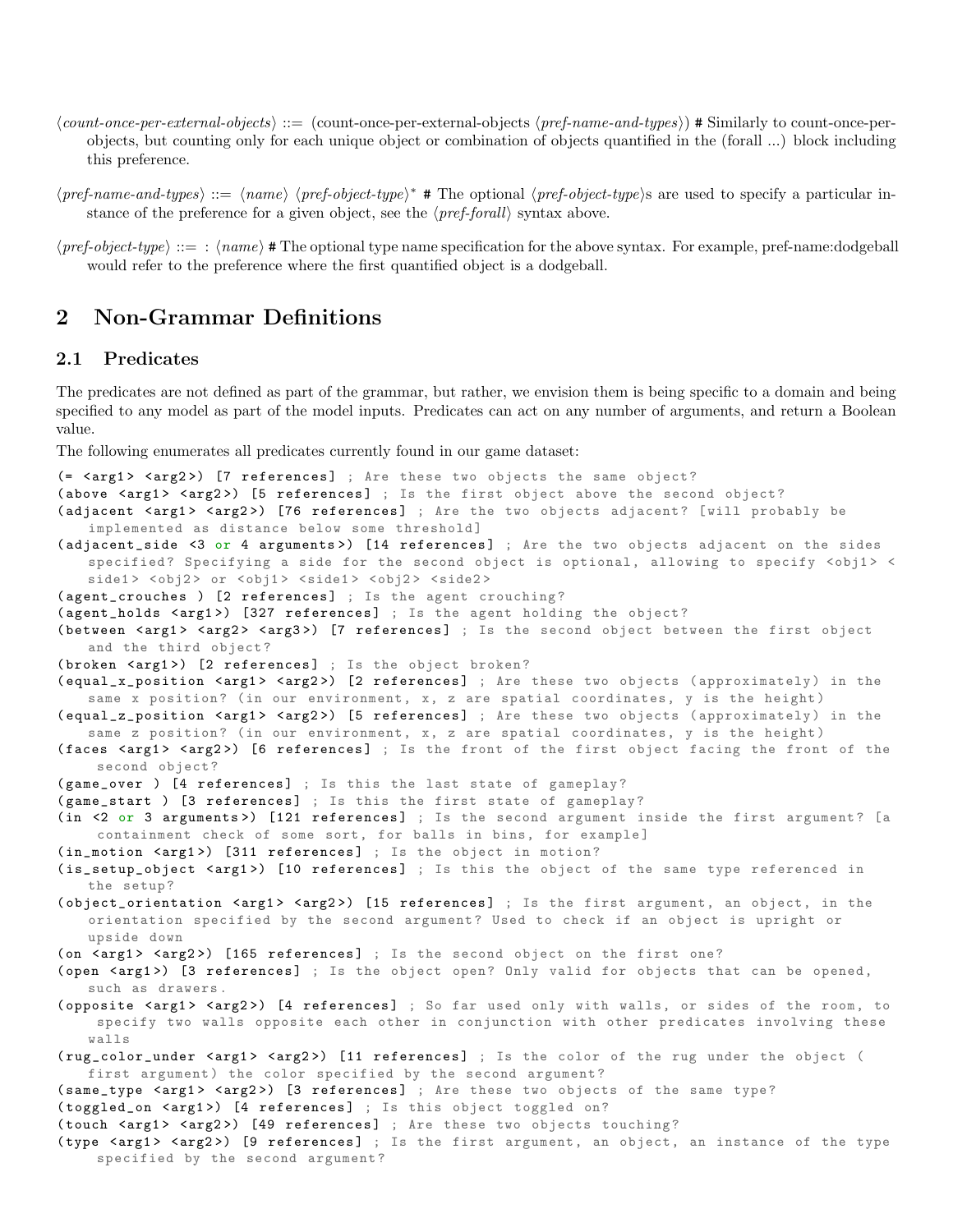### 2.2 Functions

Functions operate similarly to predicates, but rather than returning a Boolean value, they return a numeric value or a type. Similarly to predicates, functions are not a part of the grammar, and may vary by problem domain.

The following describes all functions currently found in our game dataset:

- (building\_size ) [2 references] ; Takes in an argument of type building, and returns how many objects comprise the building (as an integer).
- (color ) [26 references] ; Take in an argument of type object, and returns the color of the object (as a color type object).
- (distance ) [114 references] ; Takes in two arguments of type object, and returns the distance between the two objects (as a floating point number).
- (distance\_side ) [5 references] ; Similarly to the adjacent\_side predicate, but applied to distance. Takes in three or four arguments, either <obj1> <side1> <obj2> or <obj1> <side1> < obj2 > <side2 >, and returns the distance between the first object on the side specified to the second object (optionally to its specified side).
- (type ) [2 references] ; Takes in an argument of type object, and returns the type of the object (as a string).
- (x\_position ) [4 references] ; Takes in an argument of type object, and returns the x position of the object (as a floating point number).

#### 2.3 Types

The types are also not defined as part of the grammar, and we envision them operating similarly to the predicates and functions, varying by domain and provided to any models as part of its inputs .

The following describes all types currently found in our game dataset:

```
game_object [33 references] ; Parent type of all objects
agent [87 references] ; The agent
building [21 references] ; Not a real game object, but rather, a way to refer to structures the
    agent builds
---------- Blocks ----------
block [27 references] ; Parent type of all block types:
bridge_block [11 references ]
cube_block [40 references ]
blue_cube_block [8 references ]
tan_cube_block [1 reference ]
yellow_cube_block [8 references ]
flat_block [5 references ]
pyramid_block [14 references ]
blue_pyramid_block [3 references ]
red_pyramid_block [2 references ]
triangle_block [3 references ]
yellow_pyramid_block [2 references ]
cylindrical_block [12 references ]
tall_cylindrical_block [7 references ]
---------- Balls ----------
ball [40 references] ; Parent type of all ball types:
beachball [23 references ]
basketball [18 references ]
dodgeball [110 references ]
blue_dodgeball [6 references ]
red_dodgeball [4 references ]
pink_dodgeball [18 references ]
golfball [28 references ]
green_golfball [2 references ]
---------- Colors ----------
color [6 references] ; Likewise, not a real game object, mostly used to refer to the color of
   the rug under an object
blue [1 reference]
brown [1 reference]
```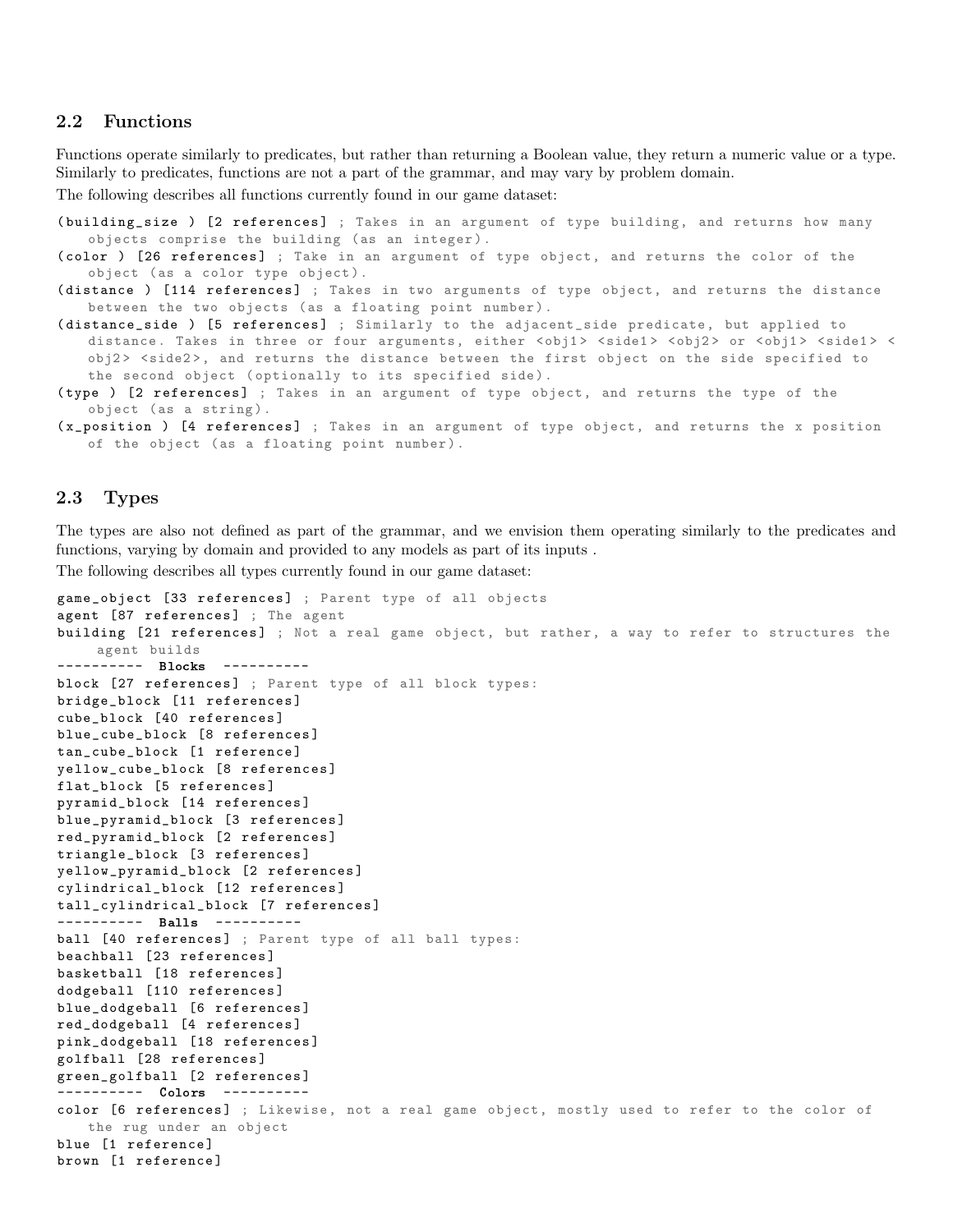green [5 references ] pink [14 references ] orange [3 references ] purple [4 references ] red [8 references ] tan [1 reference ] white [1 reference] yellow [14 references ] --------- Other moveable/interactable objects --------alarm\_clock [8 references] book [11 references ] blinds [2 references] ; The blinds on the windows chair [17 references] cellphone [6 references ] cd [6 references ] credit\_card [1 reference ] curved\_wooden\_ramp [17 references ] desktop [6 references ] doggie\_bed [26 references ] hexagonal\_bin [124 references] key\_chain [5 references ] lamp [2 references] laptop [7 references ] main\_light\_switch [3 references ] ; The main light switch on the wall mug [3 references ] triangular\_ramp [10 references ] green\_triangular\_ramp [1 reference ] pen [2 references ] pencil [2 references ] pillow [12 references ] teddy\_bear [14 references ] watch [2 references ] ---------- Immoveable objects ---------bed [48 references ] corner [N/A references] ; Any of the corners of the room south\_west\_corner [2 references] ; The corner of the room where the south and west walls meet door [9 references] ; The door out of the room desk [40 references ] desk\_shelf [2 references] ; The shelves under the desk drawer [5 references] ; Either drawer in the side table top\_drawer [6 references] ; The top of the two drawers in the nightstand near the bed. floor [24 references] rug [37 references ] shelf [10 references ] bottom\_shelf [1 reference ] top\_shelf [5 references ] side\_table [4 references] ; The side table/nightstand next to the bed sliding\_door [2 references] ; The sliding doors on the south wall (big windows) east\_sliding\_door [1 reference] ; The eastern of the two sliding doors (the one closer to the desk ) wall [17 references] ; Any of the walls in the room north\_wall [1 reference] ; The wall with the door to the room south\_wall [1 reference] ; The wall with the sliding doors west\_wall [2 references] ; The wall the bed is aligned to ---------- Non-object-type predicate arguments ---------back [3 references ] front [8 references ] left [2 references ] right [2 references ] sideways [3 references ] upright [10 references ] upside\_down [2 references ]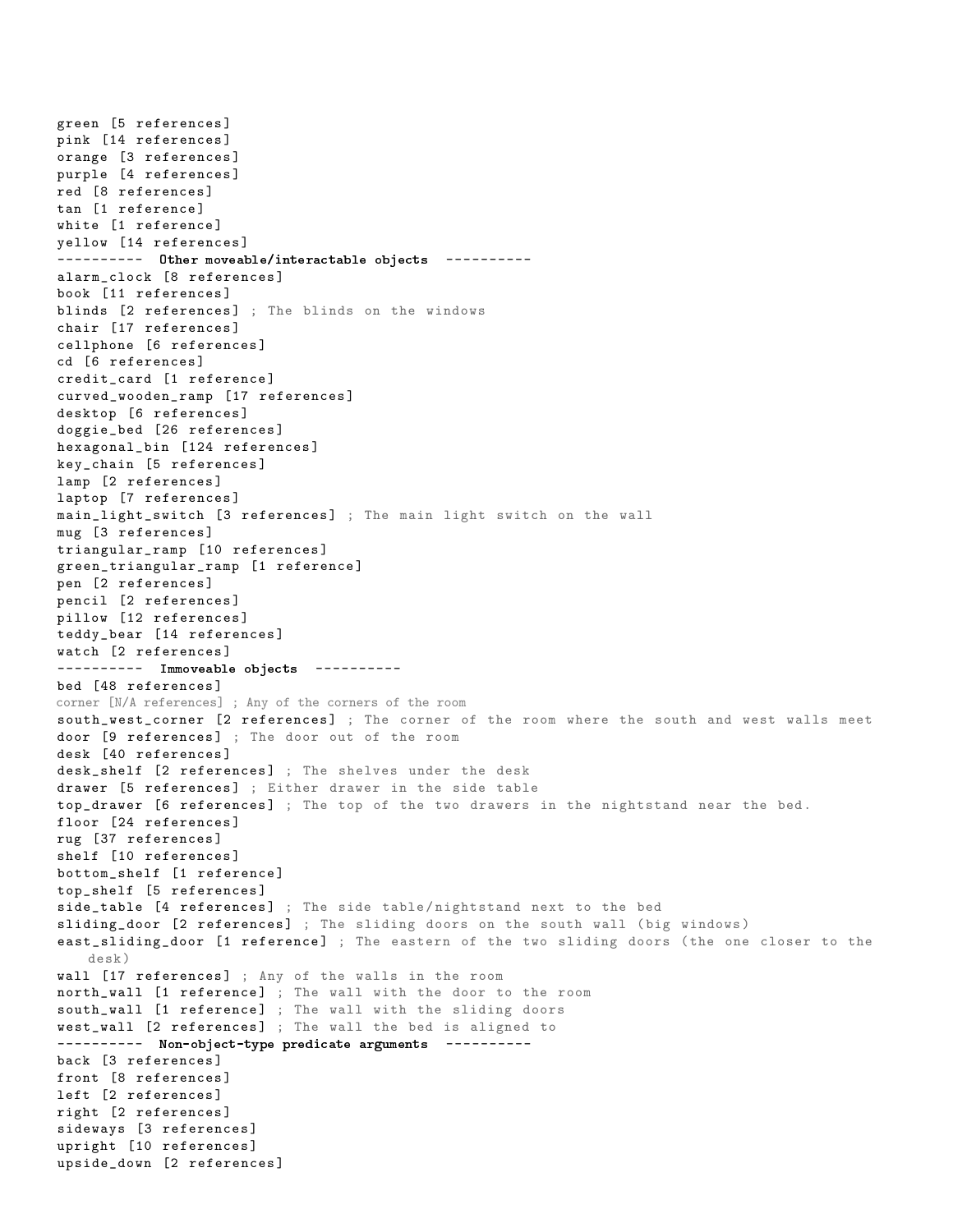```
front_left_corner [1 reference] ; The front-left corner of a specific object (as determined by
   its front )
```
# 3 Modal Definitions in Linear Temporal Logic

#### 3.1 Linear Temporal Logic definitions

We offer a mapping between the temporal sequence functions defined in [subsection 1.2 \(Gameplay Preferences\)](#page-1-0) and linear temporal logic (LTL) operators. As we were creating this DSL, we found that the syntax of the  $\langle then \rangle$  operator felt more convenient than directly writing down LTL, but we hope the mapping helps reason about how we see our temporal operators functioning. LTL offers the following operators, using  $\varphi$  and  $\psi$  as the symbols (in our case, predicates). Assume the following formulas operate sequence of states  $S_0, S_1, \cdots, S_n$ :

- Next,  $X\psi$ : at the next timestep,  $\psi$  will be true. If we are at timestep i, then  $S_{i+1} \vdash \psi$
- Finally,  $F\psi$ : at some future timestep,  $\psi$  will be true. If we are at timestep i, then  $\exists j > i : S_i \vdash \psi$
- Globally,  $G\psi$ : from this timestep on,  $\psi$  will be true. If we are at timestep i, then  $\forall j : j \geq i : S_i \vdash \psi$
- Until,  $\psi U \varphi: \psi$  will be true from the current timestep until a timestep at which  $\varphi$  is true. If we are at timestep i, then  $\exists j > i : \forall k : i \leq k < j : S_k \vdash \psi$ , and  $S_j \vdash \varphi$ .
- Strong release,  $\psi M \varphi$ : the same as until, but demanding that both  $\psi$  and  $\varphi$  are true simultaneously: If we are at timestep i, then  $\exists j > i : \forall k : i \leq k \leq j : S_k \vdash \psi$ , and  $S_j \vdash \varphi$ .

Aside: there's also a weak until,  $\psi W \varphi$ , which allows for the case where the second is never true, in which case the first must hold for the rest of the sequence. Formally, if we are at timestep i, if  $\exists j > i : \forall k : i \leq k < j : S_k \vdash \psi$ , and  $S_i \vdash \varphi$ , and otherwise,  $\forall k \geq i : S_k \vdash \psi$ . Similarly there's **release**, which is the similar variant of strong release. We're leaving those two as an aside since we don't know we'll need them.

### 3.2 Satisfying a  $\langle then \rangle$  operator

Formally, to satisfy a preference using a  $\langle then \rangle$  operator, we're looking to find a sub-sequence of  $S_0, S_1, \dots, S_n$  that satisfies the formula we translate to. We translate a  $\langle then \rangle$  operator by translating the constituent sequence-functions  $(\langle once \rangle, \langle hold \rangle)$  $\langle while-hold \rangle$ <sup>[1](#page-8-0)</sup> to LTL. Since the translation of each individual sequence function leaves the last operand empty, we append a 'true'  $(T)$  as the final operand, since we don't care what happens in the state after the sequence is complete.

 $(\text{once }\psi) := \psi X \cdots$ 

```
(hold \psi) := \psi U \cdots
```
(hold-while  $\psi \alpha \beta \cdots \psi := (\psi M \alpha) X (\psi M \beta) X \cdots X (\psi M \nu) X \psi U \cdots$  where the last  $\psi U \cdots$  allows for additional states satisfying  $\psi$  until the next modal is satisfied.

For example, a sequence such as the following, which signifies a throw attempt:

```
( then
    (once (agent_holds ?b))
    (hold (and (not (agent_holds ?b)) (in_motion ?b)))
    ( once ( not ( in_motion ?b)))
)
```
Can be translated to LTL using  $\psi := ($  agent holds ?b),  $\varphi := ($ in motion ?b) as:  $\psi X(\neg \psi \wedge \varphi)U(\neg \varphi)X\top$ 

Here's another example:

```
( then
    ( once ( agent\_holds ? b) ) \alpha( hold-while
         (and (not ( agent_holds ?b)) (in_motion ?b)) \beta( touch ? b ? r ) \gamma)
```
<span id="page-8-0"></span><sup>1</sup>These are the ones we've used so far in the interactive experiment dataset, even if we previously defined other ones, too.